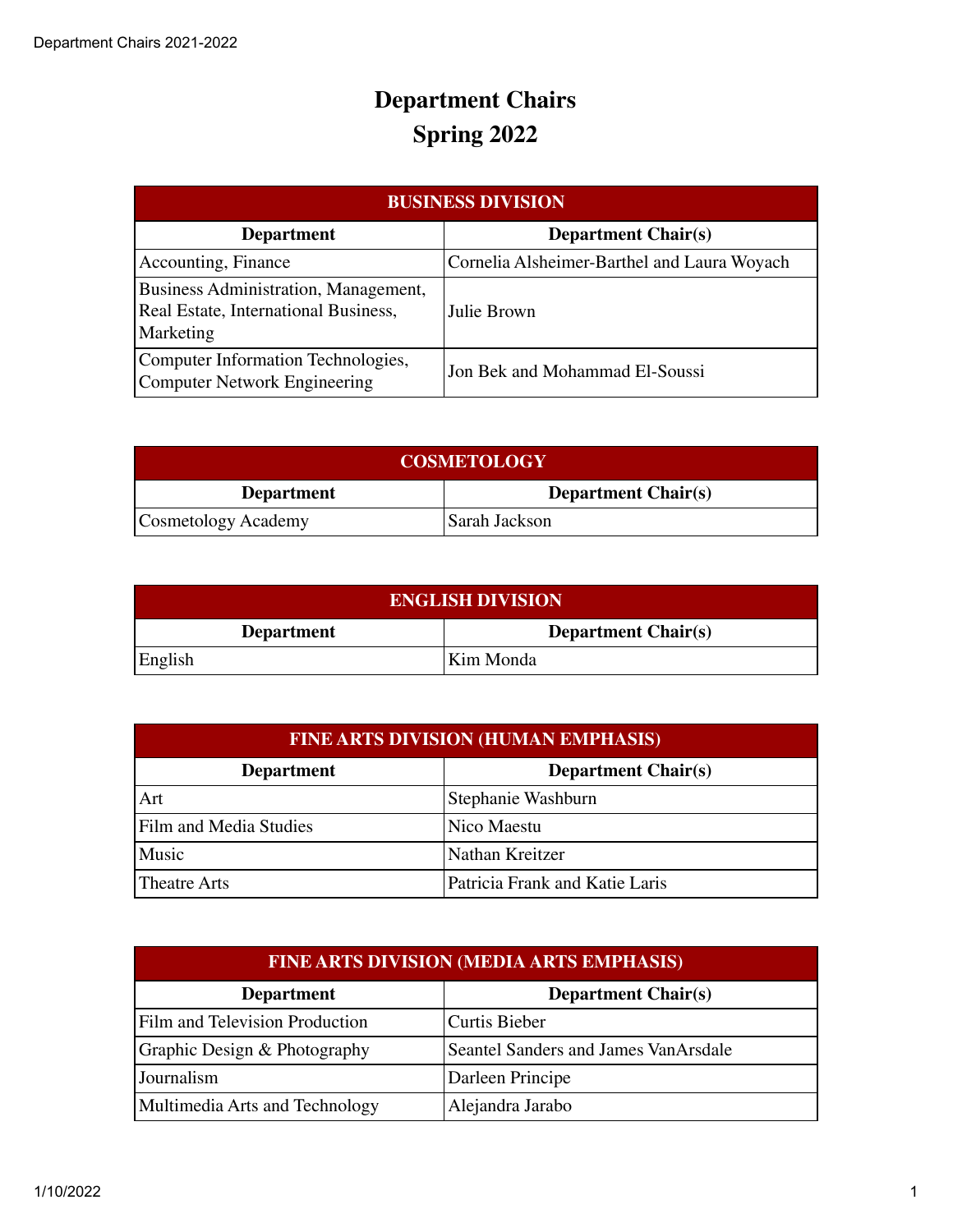| <b>HEALTH AND HUMAN SERVICES DIVISION</b>                                   |                             |
|-----------------------------------------------------------------------------|-----------------------------|
| <b>Department</b>                                                           | <b>Department Chair(s)</b>  |
| <b>Addictive Disorders Counseling</b>                                       | Gordon Coburn               |
| Allied Health (EMT and Medical<br>Terminology/CNA)                          | N/A Contact Dean Alan Price |
| <b>Associate Degree Nursing</b>                                             | Sarah Orr                   |
| Cancer Information Management (CIM),<br>Health Information Technology (HIT) | Shawna Sweeney              |
| Early Childhood Education, Pre-<br>Education                                | Devona Hawkins              |
| <b>Medical Imaging Sciences</b>                                             | Bruce Oda                   |
| School of Justice Studies                                                   | Anne Redding                |
| <b>Vocational Nursing</b>                                                   | <b>Rosette Strandberg</b>   |

| <b>MATHEMATICS DIVISION</b> |                            |
|-----------------------------|----------------------------|
| <b>Department</b>           | <b>Department Chair(s)</b> |
| Mathematics                 | Lee Chang                  |

| PHYSICAL EDUCATION, HEALTH, AND RECREATION DIVISION |                            |
|-----------------------------------------------------|----------------------------|
| <b>Department</b>                                   | <b>Department Chair(s)</b> |
| Physical Education, Health, Recreation              | Kathleen O'Connor          |

| <b>SCHOOL OF MODERN LANGUAGES, ESL DIVISION</b> |                                 |
|-------------------------------------------------|---------------------------------|
| <b>Department</b>                               | <b>Department Chair(s)</b>      |
| English as a Second Language                    | <b>Marit Ter Mate-Martinsen</b> |
| School of Modern Languages                      | Laura Gardinali                 |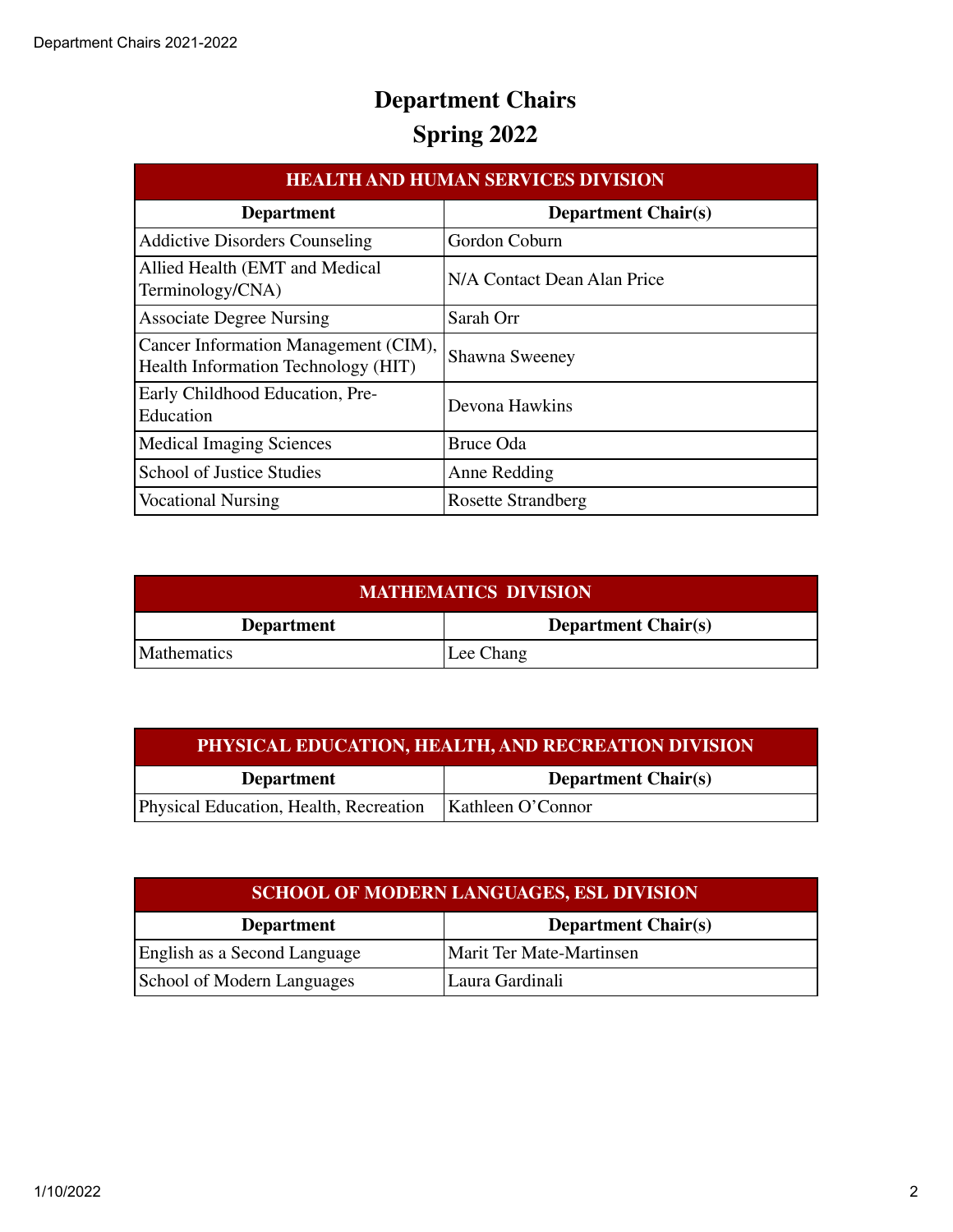| <b>SCIENCES DIVISION</b>              |                            |
|---------------------------------------|----------------------------|
| <b>Department</b>                     | <b>Department Chair(s)</b> |
| <b>Biological Sciences</b>            | Michelle Paddack           |
| Chemistry                             | Raeanne Napoleon           |
| <b>Computer Science</b>               | <b>Nathalie Guebels</b>    |
| Earth & Planetary Sciences, Geography | <b>Bill Dinklage</b>       |
| <b>Environmental Studies</b>          | Adam Green                 |
| Physics, Engineering                  | Michael Young              |

| <b>SOCIAL SCIENCES DIVISION</b>                        |                                         |
|--------------------------------------------------------|-----------------------------------------|
| <b>Department</b>                                      | <b>Department Chair(s)</b>              |
| <b>American Ethnic Studies</b>                         | <b>Thomas Carrasco</b>                  |
| Communication                                          | Sarah Hock                              |
| <b>History</b>                                         | David Elliott                           |
| Philosophy                                             | Marc Bobro                              |
| Political Science, Economics, Global<br><b>Studies</b> | Andrea Haupt                            |
| Psychology                                             | <b>Stan Bursten and Leida Tolentino</b> |
| Sociology, Anthropology                                | Patrick O'Brien                         |

| <b>TECHNOLOGIES DIVISION</b>                        |                            |
|-----------------------------------------------------|----------------------------|
| <b>Department</b>                                   | <b>Department Chair(s)</b> |
| Automotive Service & Technology                     | <b>Russell Granger</b>     |
| Construction Academy, Environmental<br>Horticulture | Michael Gonella            |
| Drafting, CAD Interior Design                       | Armando Arias del Cid      |
| Marine Diving Technologies                          | <b>Geoff Thielst</b>       |
| School of Culinary Arts and Hotel<br>Management     | <b>Charles Fredericks</b>  |
| <b>Water Science</b>                                | <b>Geoff Thielst</b>       |